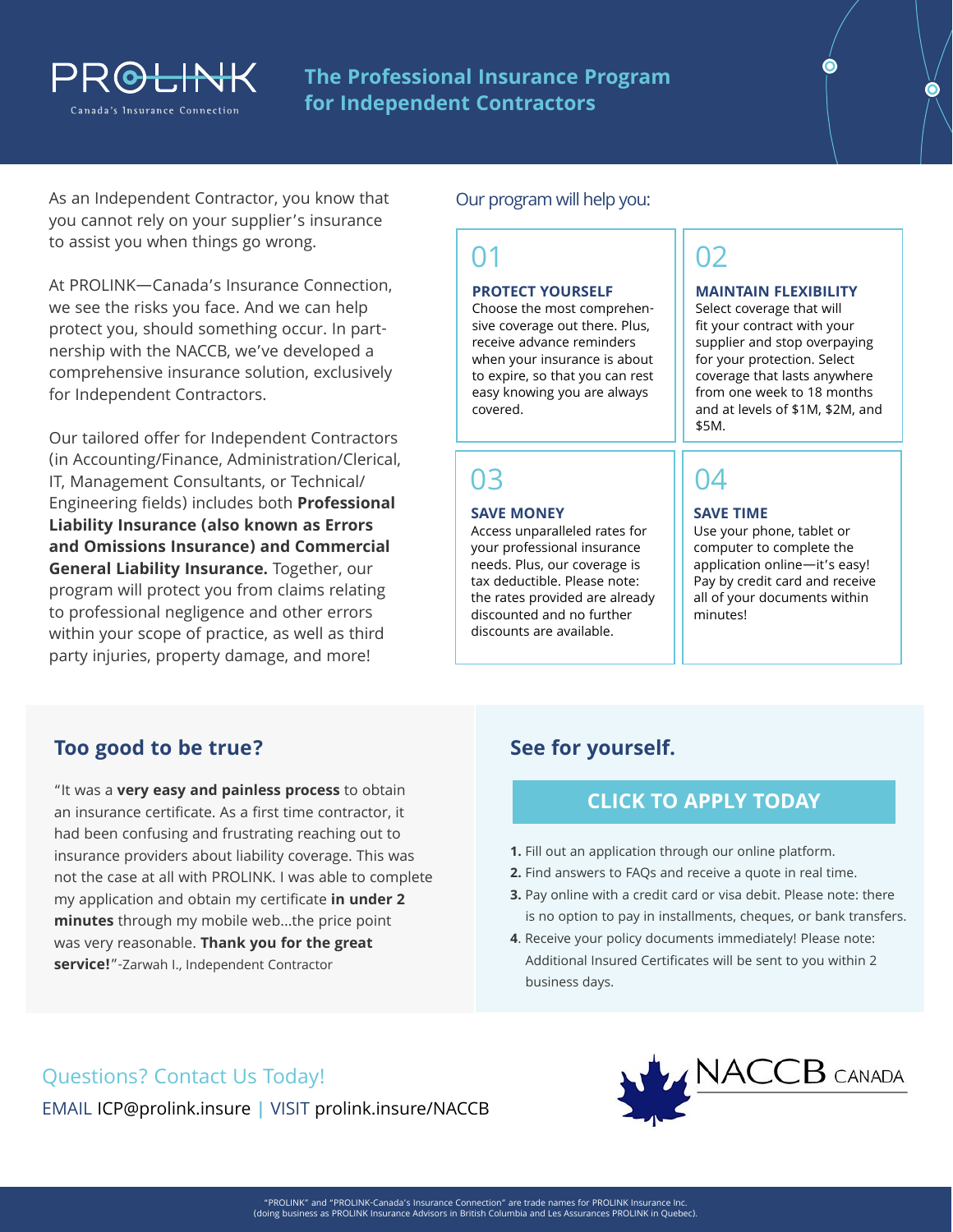

While our insurance application is easy to fill out, your contract likely comes with requirements that you must meet. To help you, we've developed this brief overview so that you can select the protection that you'll need.

# 01

02

### **How can I add my Staffing Agency to my Insurance Certificate?**

O<del>LINK</del>

Canada's Insurance Connection

When you select your Agency from this list, it will automatically be added to your Certificate.

**What products can I purchase?**

For superior protection, the policy package comes with both Professional Liability Insurance (Errors and Omissions) and Commercial General Liability Insurance. While you can select your preferred limit, please note it is not possible to



#### John, tell us a little bit about your contract

Please select your Staffing Agency from the list below. Simply start typing to find a match. If your Staffing Agency is not on the list, just type in the name.

Start typing the name of the staffing agency



#### John, it's time to select your insurance limit

Your policy includes both Professional Liability Insurance and Commercial General Liability Insurance. While we provide an explanation of how each policy works at the bottom of this page, we know insurance can be confusing.

#### So, if you need to reach us for clarification, you can:

- · Email icp@prolink.insure; or
- Call 1 800 663 6828 and mention that you are an Independent Contractor working through a Staffing Agency.

- Zarwah I., Independent Contractor

- 
- $\bullet$  \$2,000,000
- $$5,000,000$



#### John, tell us who you'd like your policy to cover?

Do you want to issue the policy in your name only, or do you want to include the name of your corporation?

O Only in my name

I would like to include the name of my corporation

Please enter Legal Name of Business (to be shown on Certificate of Insurance)

John Smith Incorporated

# 03

unbundle the coverages.

### **I am incorporated. How do I add the name of my company?**

If you are incorporated, please include your business name in the field depicted here.